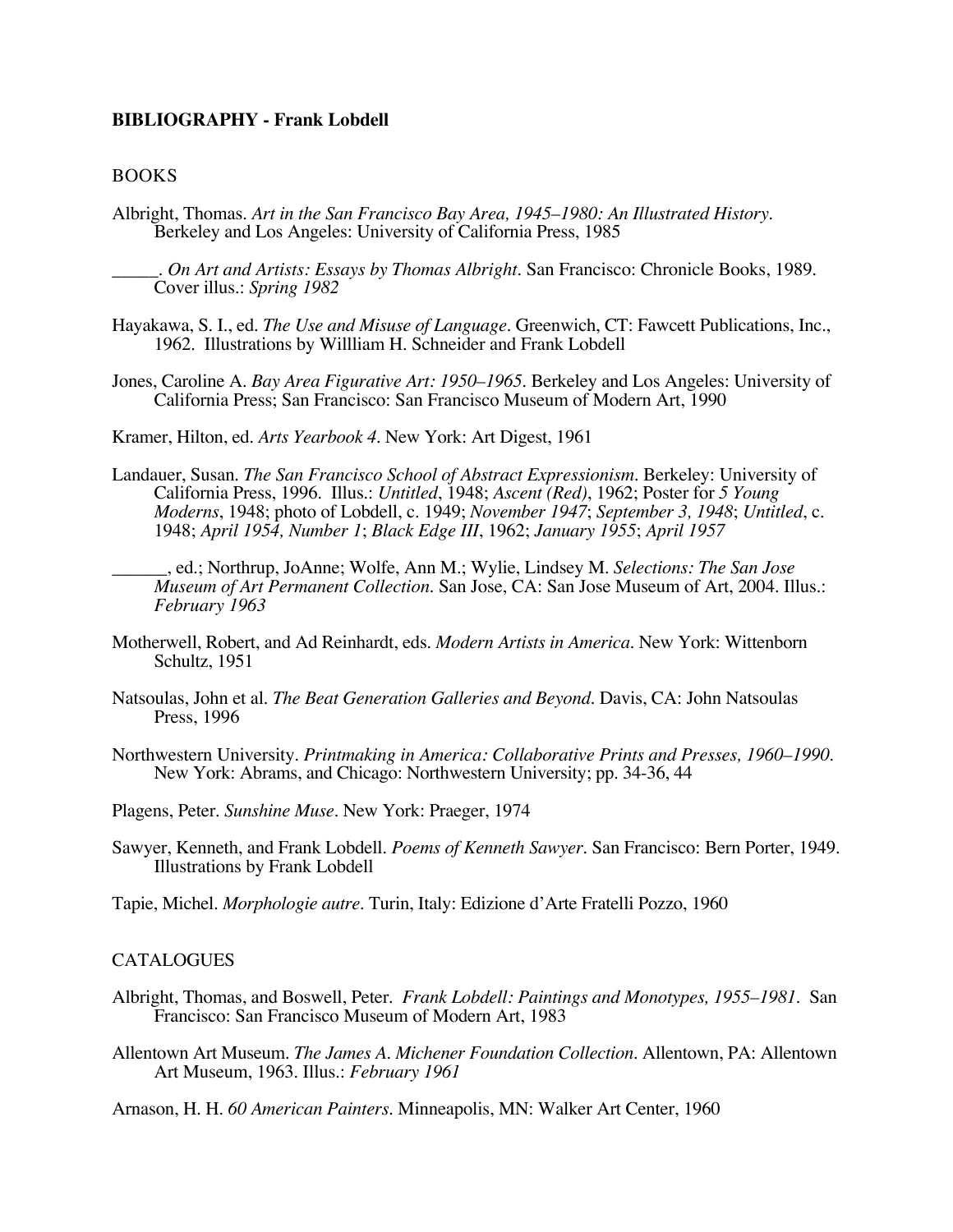- Art Center of La Jolla. *Fourth Art Center Annual of California Painting and Sculpture*. La Jolla, CA: Art Center in La Jolla, 1963. Illus.: *15 April*
- Bauersfeld, Erik. *Frank Lobdell: Catalogue of Paintings, 1953–1959*. New York: Martha Jackson Gallery, 1960. Illus.: *August 1959*; *December 1955*; *Drawing in Black and White* (1953); *Drawing in Red, Black and Yellow*, 1953; *June 1959*; *April 1959*
- Beneke, Daphne Lane. *Fifteen Profiles: Distinguished California Modernists.* Fresno, CA: Fresno Art Museum, 1995. Illus.: *March 1954*; *November 1961*; *2.19.94 (green)*; *Dance III*, 1970
- Boynton, James, ed. *San Francisco 9*. Houston, TX: Contemporary Arts Museum, 1962
- Burgard, Timothy Anglin; Guenther, Bruce; Hopps, Walter; Nixon, Bruce; Torres, Anthony; Roby, Diane. *Frank Lobdell: The Art of Making and Meaning*. San Francisco: Fine Arts Museums of San Francisco, 2003
- California Palace of the Legion of Honor. *Second Annual Exhibition of Painting*. Foreword by Thomas Carr Howe, Jr.; introduction by Jermayne MacAgy. San Francisco: California Palace of the Legion of Honor, Fine Arts Museums of San Francisco, 1947
- Campbell-Thiebaud Gallery. *Twenty-five Treasures Exhibition*. San Francisco: Campbell-Thiebaud Gallery, 1996. Illus.: *December 1955*
- \_\_\_\_\_. *Twenty-five Treasures*. San Francisco: Campbell-Thiebaud Gallery, 2000. Illus.: *May 1949*
- Corcoran Gallery of Art. *Thirty-Second Annual Exhibition of Contemporary American Painting*. Washington, DC: The Corcoran Gallery of Art, 1971
- E. B. Crocker Art Gallery. *West Coast—72 Painters & Sculptors*. Sacramento, CA: E. B. Crocker Art Gallery, 1972
- Faberman, Hillarie, et al. *Picasso to Thiebaud: Modern and Contemporary Art from the Collections of Stanford University Alumni and Friends.* Stanford, CA: Leland Stanford, Jr. University, 2004.
- Freeman, Richard B. (foreword). *67th Annual Exhibition: Oil, Tempera, and Sculpture of the San Francisco Art Association*. San Francisco: San Francisco Museum of Art, 1948
- Galerie Anderson-Mayer. *Frank Lobdell*. Paris: Galerie Anderson-Mayer, 1965
- Guenther, Bruce. *Frank Lobdell: Three Phases, 1947–2001.* San Francisco: Hackett-Freedman Gallery, 2002
- Holland, Katherine Church, et al. *A Bay Area Connection: Works from the Anderson Collection, 1954–1984*. Santa Clara, CA: Triton Museum of Art, 1995. Illus.: *Fall 1971*; *January 1971*; *Untitled 1971*; *Untitled 1975*; *Untitled 1980*; *Spring 1982*
- Hoos, Judith, and Mark Lassiter. *Selections from the Martha Jackson Collection*. Minneapolis, MN: Walker Art Center, 1975
- Hopps, Walter. [Group Exhibition]*.* Los Angeles: Ferus Gallery, 1963
	- \_\_\_\_\_. *Frank Lobdell: Paintings and Graphics from 1948 to 1965.* Pasadena, CA: Pasadena Art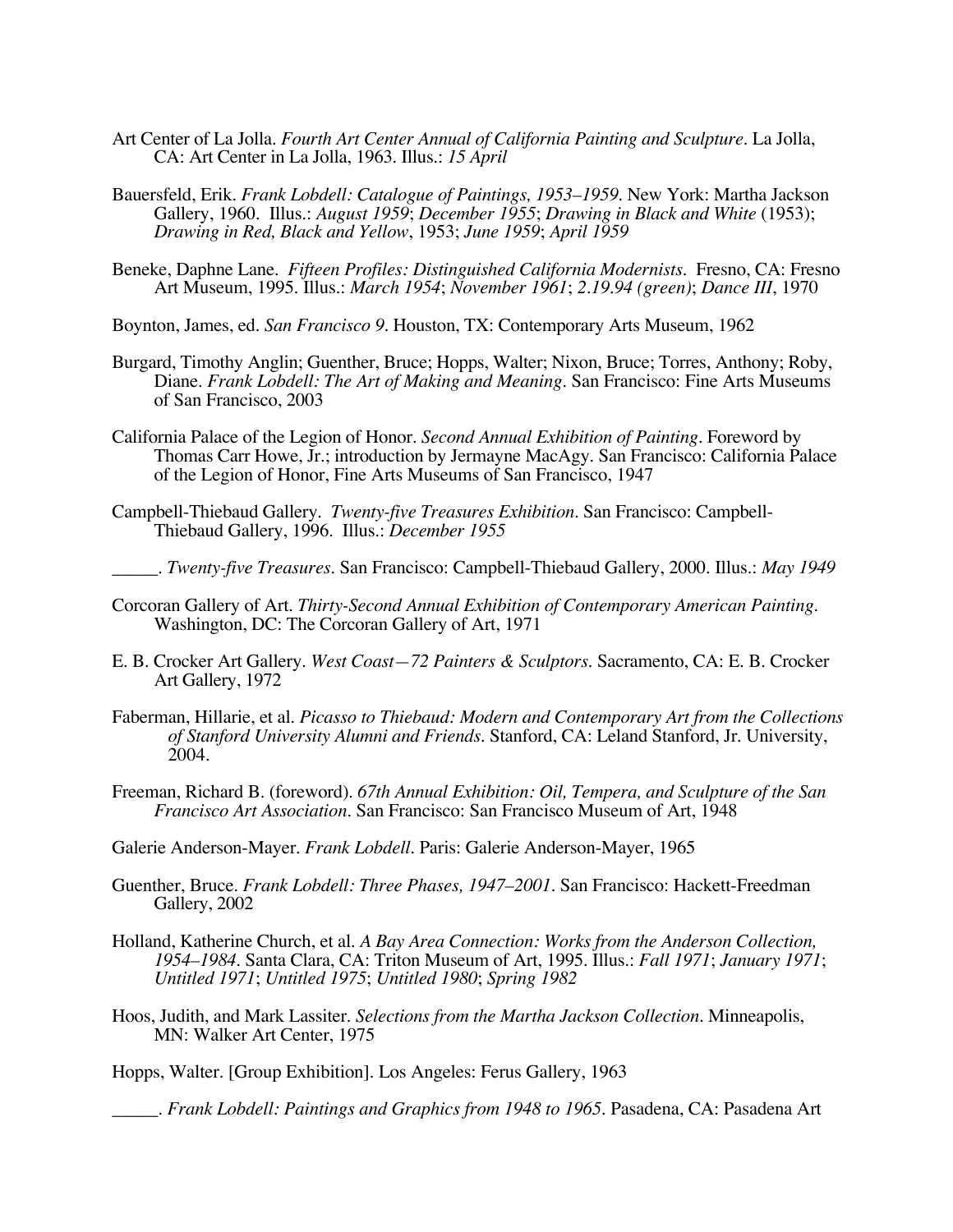Museum, 1966. Cover illus.: *Fall 1958*

- Jane Voorhees Zimmerli Museum. *Intaglio Printing in the 1980s*. Newark, NJ: Jane Voorhees Zimmerli Museum, Rutgers University, 1990
- Jones, Caroline A. *Frank Lobdell: Works, 1947–1992*. Stanford, CA: Stanford University Museum of Art, 1993. Illus.: Front cover, *October 1962*; back cover, *April 1991*
- Karlstrom, Paul J. et al. *San Francisco Art Institute: Illustrious History, 1871–Present*. San Francisco: San Francisco Art Institute, 1996. Illus.: *Untitled, January 1969*; Untitled (lithograph), 1966
- Krannert Art Museum. *Contemporary American Painting and Sculpture*. Champaign, IL: Krannert Art Museum, University of Illinois, 1974
- Landauer, Susan. *Paper Trails: Abstract Expressionist Prints*. Santa Cruz, CA: Art Museum of Santa Cruz County, 1993

\_\_\_\_\_. *San Francisco Abstract Expressionism: Selected Works, 1948–1982*. San Francisco: Hackett-Freedman Gallery, 2001. Illus.: *1 January 1949*

- LaPlante, John D., ed. *San Francisco Bay Area Painting and Sculpture: Some Points of View–1962.* Stanford, CA: Stanford University Art Gallery, 1962
- Leering, Jan, et al. *Kompas 4: West Coast U.S.A.* Eindhoven, The Netherlands: Stedelijk van Abbemuseum, 1969. Illus.: *November 1953*; *March 1954*; *May 1955*
- Long Beach Municipal Art Center. *California Painting: 40 Painters*. Long Beach, CA: Municipal Art Center, 1956
- Mayfield, Signe. *Directions in Bay Area Printmaking: Three Decades.* Palo Alto, CA: Palo Alto Cultural Center, 1992
- McChesney, Mary. *Period of Exploration: San Francisco 1945-1950.* Oakland, CA: Oakland Museum, 1973
- Monte, James. *Late Fifties at the Ferus*. Los Angeles: Los Angeles County Museum of Art, 1968
- Morley, Grace McCann. *Pacific Coast Art: United States' Representation at the IIIrd Biennial of Sao Paulo*. San Francisco: San Francisco Museum of Art, 1956
- Moss, Stacey. *The Abstract Expressionist Years and After: Jack Jefferson, Frank Lobdell, Alvin Light*. Belmont, CA: Wiegand Gallery, College of Notre Dame, 1989. Illus.:*Untitled, October 1988*; *Untitled, August 1988*
- Natsoulas/Novelozo Gallery Press. Foreword by John Allen Ryan. *Lyrical Vision: The '6' Gallery 1954–1957*. Davis, CA: Natsoulas/Novelozo Gallery Press, 1989
- Neubert, George. *Drawings 1964-1974: Frank Lobdell*. San Francisco: Charles Campbell Gallery, 1988
- Oakland Art Gallery. *Oakland Art Gallery's Annual Exhibition of Oil Paintings and Sculpture*. Oakland, CA: Oakland Art Gallery, 1948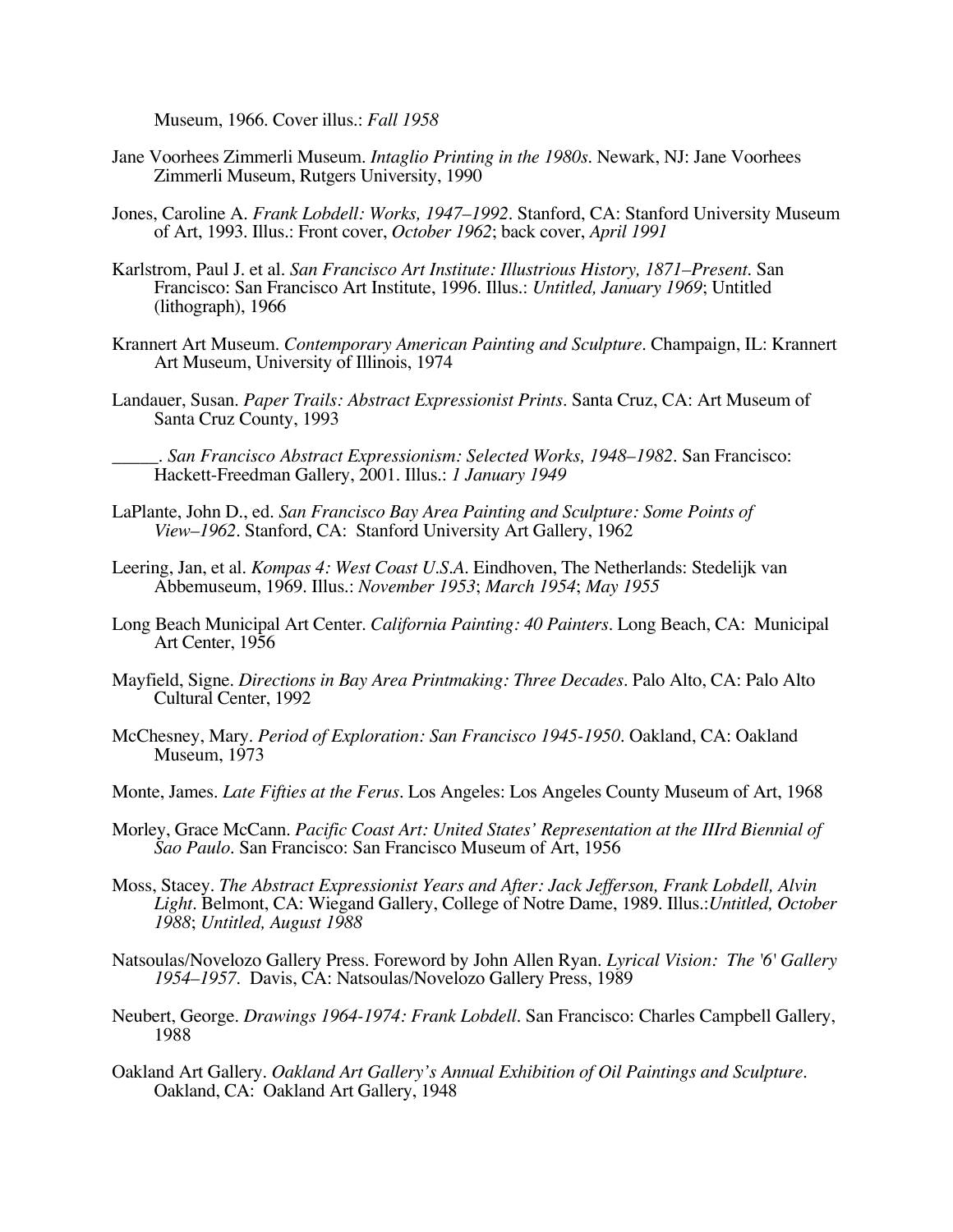Pasadena Art Museum. *West Coast 1945–1969*. Pasadena, CA: Pasadena Art Museum, 1969

- \_\_\_\_\_. *The Betty and Monte Factor Family Collection*. Pasadena, CA: Pasadena Art Museum, 1973
- San Francisco Museum of Art. *Annual Exhibition*. San Francisco: San Francisco Museum of Art, 1947

\_\_\_\_\_. *Twelfth Annual Drawing and Print Exhibition, San Francisco Art Association*. San Francisco: San Francisco Museum of Art, 1948

\_\_\_\_\_. *67th Annual Oil, Tempera, and Sculpture Exhibition of the San Francisco Art Association*. San Francisco: San Francisco Museum of Art, 1948

\_\_\_\_\_. *Fourteenth Annual Drawing and Print Exhibition, San Francisco Art Association*. San Francisco: San Francisco Museum of Art, 1950

San Francisco Museum of Art. *69th Annual Oil, Tempera, and Sculpture Exhibition of the San Francisco Art Association*. San Francisco: San Francisco Museum of Art, 1950. Illus.: Untitled (oil painting)

\_\_\_\_\_. *Painting and Sculpture Now: 76th Annual Painting and Sculpture Exhibition*. San Francisco: San Francisco Museum of Art, 1957

\_\_\_\_\_. *82nd Annual Exhibition of the San Francisco Art Institute*. San Francisco: San Francisco Museum of Art, 1963

- San Francisco Museum of Art and Los Angeles County Museum of Art. *Fifty California Artists*. San Francisco: San Francisco Museum of Art, and Los Angeles: Los Angeles County Museum of Art, 1962
- San Francisco Museum of Modern Art and the National Collection of Fine Arts. *Painting and Sculpture in California: The Modern Era*. San Francisco: San Francisco Museum of Modern Art; Washington, DC: National Collection of Fine Arts, Smithsonian Institution, 1977
- Smithsonian Institution. *New American Monotypes*. Washington, DC: Smithsonian Institution Traveling Exhibition Service, 1977
- Solomon R. Guggenheim Museum. *American Drawings*. New York: Solomon R. Guggenheim Museum, 1964
- Tanner, Marcia. *Frank Lobdell: Master Artist V*. Moraga, CA: Hearst Art Gallery, St. Mary's College, 1998. Illus.: *Summer 1959*; *December 1964*; *4.10.95*; *Dance IV*, 1970; *August 1988*; *2.16.98*; *3.19.94*; *4.8.93*; *1.15.87* (color aquatint)

Tapiè, Michel. Introduction to *Frank Lobdell.* Geneva, Switzerland: Galerie D. Benador, 1964

\_\_\_\_\_. *Frank Lobdell.* Paris: Galerie David Anderson, 1965. Illus.: *August 1957*; *Black Edge IV*, 1962; *Dark Presence*, 1963; *#22*, 1962; *Air Series I*, 1964; *#5*, 1961; *#6*, 1961; *#8*, 1961

Thiebaud, Paul LeBaron. *Frank Lobdell: New Work.* San Francisco: Campbell-ThiebaudGallery, 1992. Illus.: *10/23/91* (cover); *Untitled 4/91*; *Untitled 11/91*; *12/4/91*; *Untitled 4/91*; *8/15/91 I* (monotype); *8/11/91 II* (monotype); *3/23/92*; *1/22/92*; *3/26/92* (etching); *5/1/92* (etching);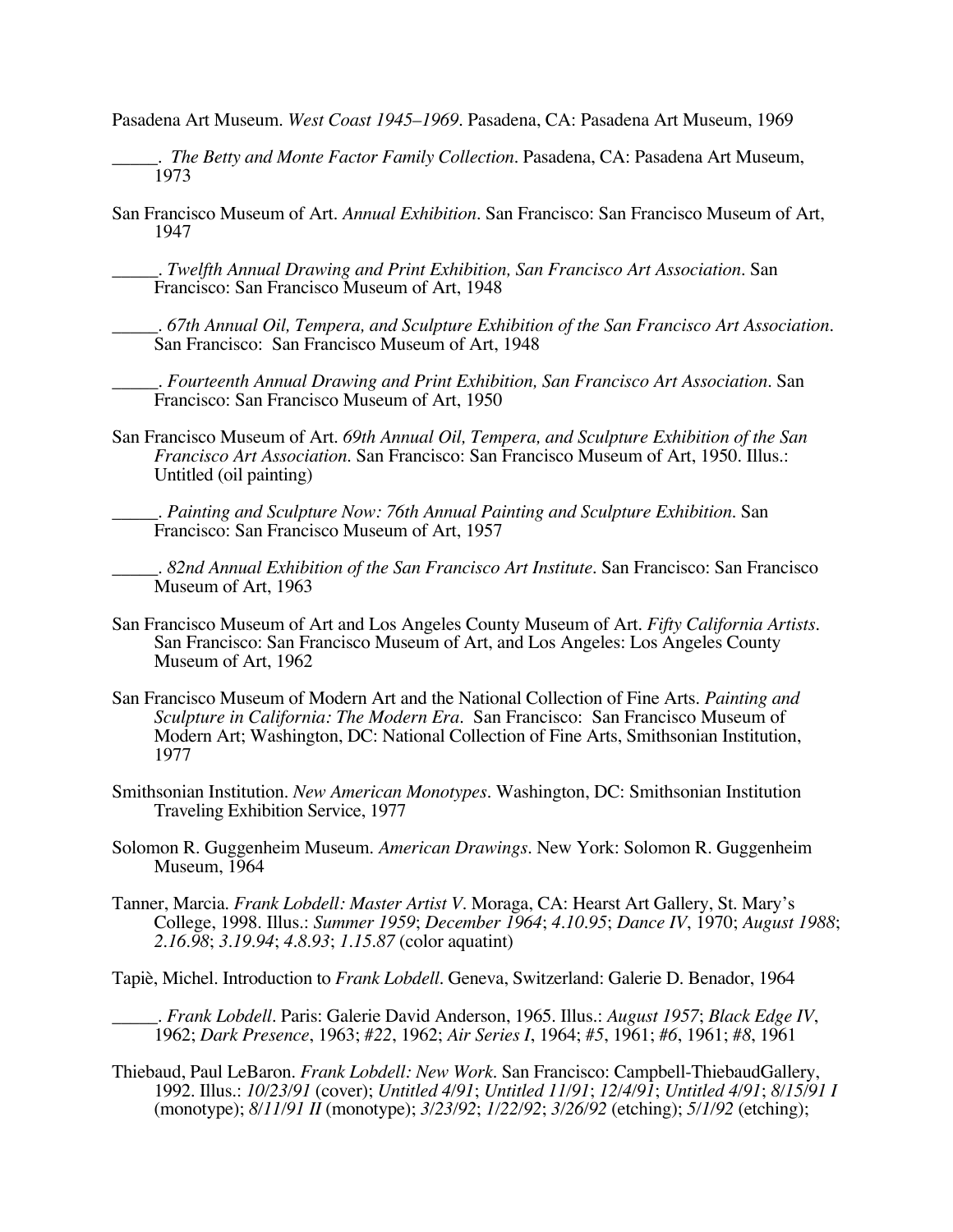*4.27.92*

*Third Biennial of Sao Paulo*. Sao Paulo, Brazil: United States Pavilion, 1955

Turk, R. H. *Bay Area Art: Then and Now*. Scottsdale, AZ: The Suzanne Brown Gallery, 1980

- Turnbull, Betty. *The Last Time I Saw Ferus*. Newport Beach, CA: Newport Harbor Art Museum, 1976. Illus.: *February 1959*
- University of Maryland Art Gallery. *The Private Collection of Martha Jackson*. College Park, MD: University of Maryland Art Gallery, 1973
- University of Texas. *Painting as Painting*. Austin: University of Texas, 1968
- Whitney Museum of American Art. Foreword by Lloyd Goodrich. *Fifty California Artists*. New York: Whitney Museum of American Art, 1962. Illus.: *Untitled 1959*
- Whitney Museum of American Art. *32nd Biennial Exhibition of Contemporary American Painting*. New York: Whitney Museum of American Art, 1972
- Wiegand Gallery. *Frank Lobdell: Summer Mural and Preparatory Drawings*. Belmont, CA: Wiegand Gallery, College of Notre Dame, 1981
- Wight, Frederick S. *The Artist's Environment: West Coast*. Fort Worth, TX: Amon Carter Museum of Western Art, 1962
- Worcester Art Museum. *The Stamp of Impulse: Abstract Expressionist Prints*. Worcester, MA: Worcester Art Museum, 2001

# **BROCHURES**

- California Palace of the Legion of Honor. *Young Artists of the Bay Area*. San Francisco: California Palace of the Legion of Honor, 1948
- Cohen, Ronny. *Frank Lobdell: Paintings and Gouaches, 1958–1972*. New York: Oscarsson-Hood Gallery, 1985
- Dean, Charles R., and Toohey, Jeanette M. *Expressive Impressions Three Decades of American Abstract Prints from the Collection of Charles R. Dean*. Jacksonville, FL: Cummer Museum of Art & Gardens, 2003
- Hopkins, Henry T. et al. *American Abstract Art Since 1945*. San Francisco: San Francisco Museum of Modern Art, 1977
- M. H. de Young Memorial Museum. *Frank Lobdell: An Exhibition of Paintings*. San Francisco, CA: M. H. de Young Memorial Museum, 1960
- Made in California. *Frank Lobdell: 10 Etchings and Aquatints, 1987*. Oakland: made in California, 1987. Illus.: *10.23.86*; *6.2.87*; *10.21.86*
	- \_\_\_\_\_. *Frank Lobdell: 1992 Intaglio Editions*. Oakland: made in California, 1992. Illus.: *5.1.92*; *8.7.92*; *3.26.92*; *4.2.92*; *4.26.92*; *4.27.92*; *3.7.92*; *8.29.90*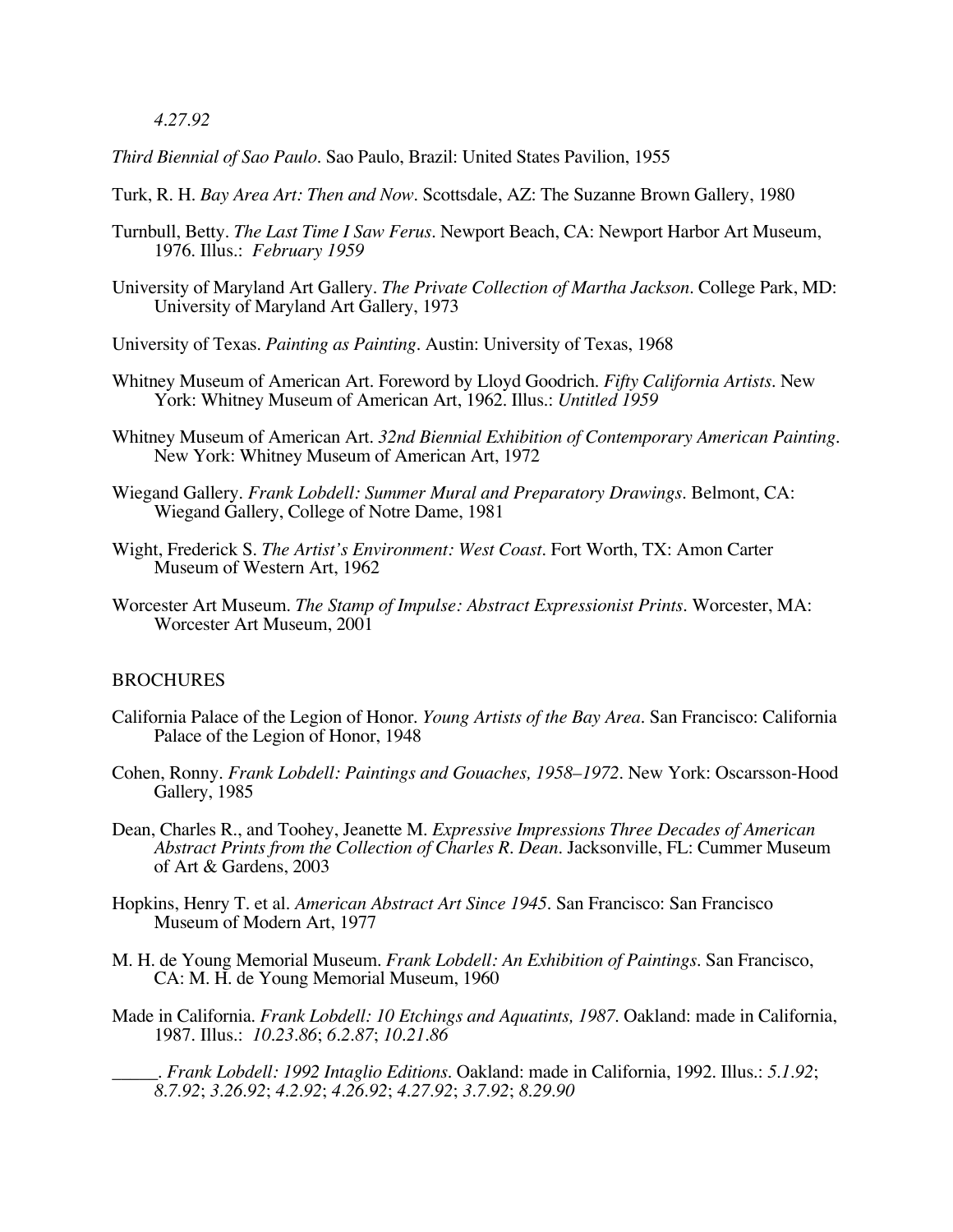- Martha Jackson Gallery. *Frank Lobdell, Paintings 1969–1971*. New York: Martha Jackson Gallery, 1972. Illus.: *Dance VII*, 1970
	- \_\_\_\_\_. *Frank Lobdell, Paintings and Drawings, 1955–1973*. New York: Martha Jackson Gallery, 1974. Illus.: *Fall 1973*; *Spring 1972*
- Nash, Steven A. *Viewpoints XVIII: Frank Lobdell.* San Francisco: The Fine Arts Museums of San Francisco, 1992. Illus.: *Spring 1989; Untitled 1958; April 1957; Summer 1967 (In Memory of James Budd Dixon); Dance VI,* 1970*; Untitled 10.23.91*; *Untitled 4.91*
- Nordland, Gerald. *Frank Lobdell: Twenty-Seven Lithographs and A Large Painting*. San Francisco: San Francisco Museum of Art, 1969. Illus.: *1742* (9/20), 1966; *Summer 1967 (In Memory of James Budd Dixon)*
- Office of the Mayor, City of San Francisco. *Exhibition of Bay Area Fine Art Presses.* San Francisco: Office of the Mayor, City Hall, 1993
- Oscarsson-Hood Gallery. *Frank Lobdell: Recent Paintings and Monotypes*. New York: Oscarsson-Hood Gallery, 1983. Illus.: *9.10.83,* State 1 (monotype), 1983; *July 1983*

#### SELECTED ARTICLES

- Albright, Thomas. "Looking Back on Bay Area Art." *San Francisco Chronicle*, August 18, 1968, "This World," pp.  $25-26$ 
	- \_\_\_\_\_. "Frank Lobdell Painting—Memorial and Milestone." *San Francisco Chronicle*, January 24, 1969, p. 43
	- \_\_\_\_\_. "Hanging His Hopes on a Single Work." *San Francisco Chronicle*, March 12, 1981, "Datebook," p. 60. Illus.: *Summer Mural 1961*
	- \_\_\_\_\_. "Corporation's First-Rate Art." *San Francisco Chronicle*, June 13, 1970
- Albright, Thomas. "San Francisco: Different and Indifferent Drummers." *Artnews*, January 1982, pp. 86-90. Illus.: *Summer 1980*
	- \_\_\_\_\_. "On the Lighter Side of Frank Lobdell." *San Francisco Chronicle*, March 15, 1982, "Datebook" section. Illus.: *Dance Series, 1971*
	- \_\_\_\_\_. "San Francisco: Coming Up from Underground." *Artnews*, January 1983, pp. 76-79. Illus.: *Spring, 1982*
	- \_\_\_\_\_. "Lobdell's Monastic Commitment." *San Francisco Chronicle*, January 30, 1983, "Review" section, p. 12. Illus.: *Summer 1968*
- \_\_\_\_\_. "The Value of a 'Bad' Painting to an Artist." *San Francisco Chronicle*, March 3, 1983, p. 61
	- \_\_\_\_\_. "The New Image of Rothenberg." *San Francisco Chronicle*, November 19, 1983, p. 38
- "Album: Frank Lobdell." *Arts*, March 1985, p. 44. Illus.: *Summer 1967 (In Memory of James Budd Dixon)*, 1967; Untitled, 1958; *Spring 1972*; *Fall 1964*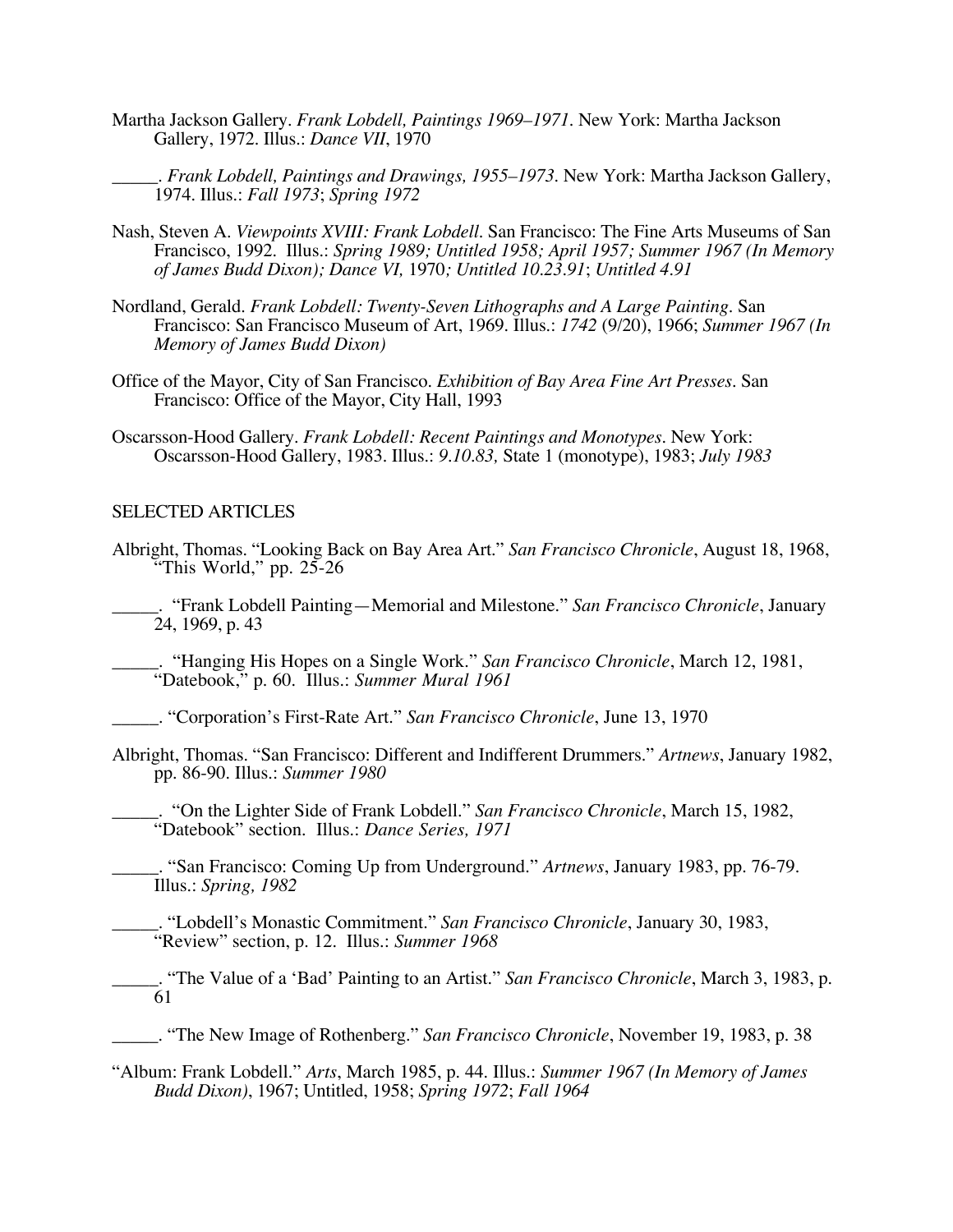A[nderson], L[aurie]. "Reviews and Previews." *Artnews*, vol. 71, no. 1, March 1972, p. 18

"Art Show for UC Students." *San Francisco Chronicle*, December 23, 1964

"Artist-in-Residence: Frank Lobdell." *The Committee for Art at Stanford Newsletter*, October 1965, pp. 3–5. Illus.: *November 1960*; Photo of Lobdell

Ashton, Dore. "Galleries Join in Benefit Show." *New York Times*, June 8, 1958, part II, p. 13

\_\_\_\_\_. "Art: Master Drawings—Estes Gallery Show Spans 5 Centuries; Frank Lobdell's Work on View." *New York Times*, April 19, 1960, p. 34

\_\_\_\_\_. "Art." *Arts & Architecture*, vol. 77, no. 7, July 1960, p. 9. Illus.

- \_\_\_\_\_. "West Coast Artists Score in Painting: New York Commentary." *Studio*, vol. 165, no. 838, February 1963, pp. 65-66. Illus.
- \_\_\_\_\_. "Objective Painting with the personal touch: New York Commentary." *Studio*, vol. 166, no. 844, August 1963, pp. 80-81. Illus.
- Baker, Kenneth. "Imaginative Freedom of Lobdell's New Paintings." *San Francisco Chronicle*, March 27, 1987
- \_\_\_\_\_. "30-Year Panorama of Art at the Triton." *San Francisco Chronicle*, November 28, 1995, p. E1

\_\_\_\_\_. "Legion Show Paints a Faceted Lobdell." *San Francisco Chronicle*, May 13, 2003, p. D2

Barrio, Raymond. "Lobdell Exhibit Tiresome, Silly." *Palo Alto Times*, May 4, 1966, Section III, p. 27

Bengston, Billy Al. "Late Fifties at the Ferus." *Artforum*, vol. 7, no. 5, January 1969, pp. 33-35

- Berkson, Bill. "Frank Lobdell: Campbell-Thiebaud Gallery." *Artforum International*, January 1991, p. 132. Illus.: *Spring '87*, 1987
- Bigelow, Catherine [C.B.]. "Artist's Dinner at the Legion." *San Francisco Chronicle Magazine*, April 27, 2003, p. 25
- Bloomfield, Arthur. "Lobdell's Canvases Appear Haunted." *San Francisco News-Call Bulletin*, January 23, 1960, p. 13TV
- \_\_\_\_\_. "Lobdell—Brute Power and Traumatic Sweep." *San Francisco Examiner*, May 7, 1966, "Lively Arts," p. 14
- Blum, Irving. "Letters to the Editor." *Artforum*, vol. 1, no. 3, August 1962. (Letter sent in reply to article "Reviews: Los Angeles" by Larry Rottersman in July1962 issue of *Artforum*.)

Bogat, Regina. "Fifty California Artists." *Artforum*, December 1962, pp. 23-26

Burrows, Carlyle. "Art Acquisitions, Offerings." *New York Herald Tribune*, April 24, 1960

C., S. "Frank Lobdell: Oscarsson Hood." *Artnews*, Summer 1985, p. 122. Illus.: *Summer 1967, In Memory of James Budd Dixon*, 1967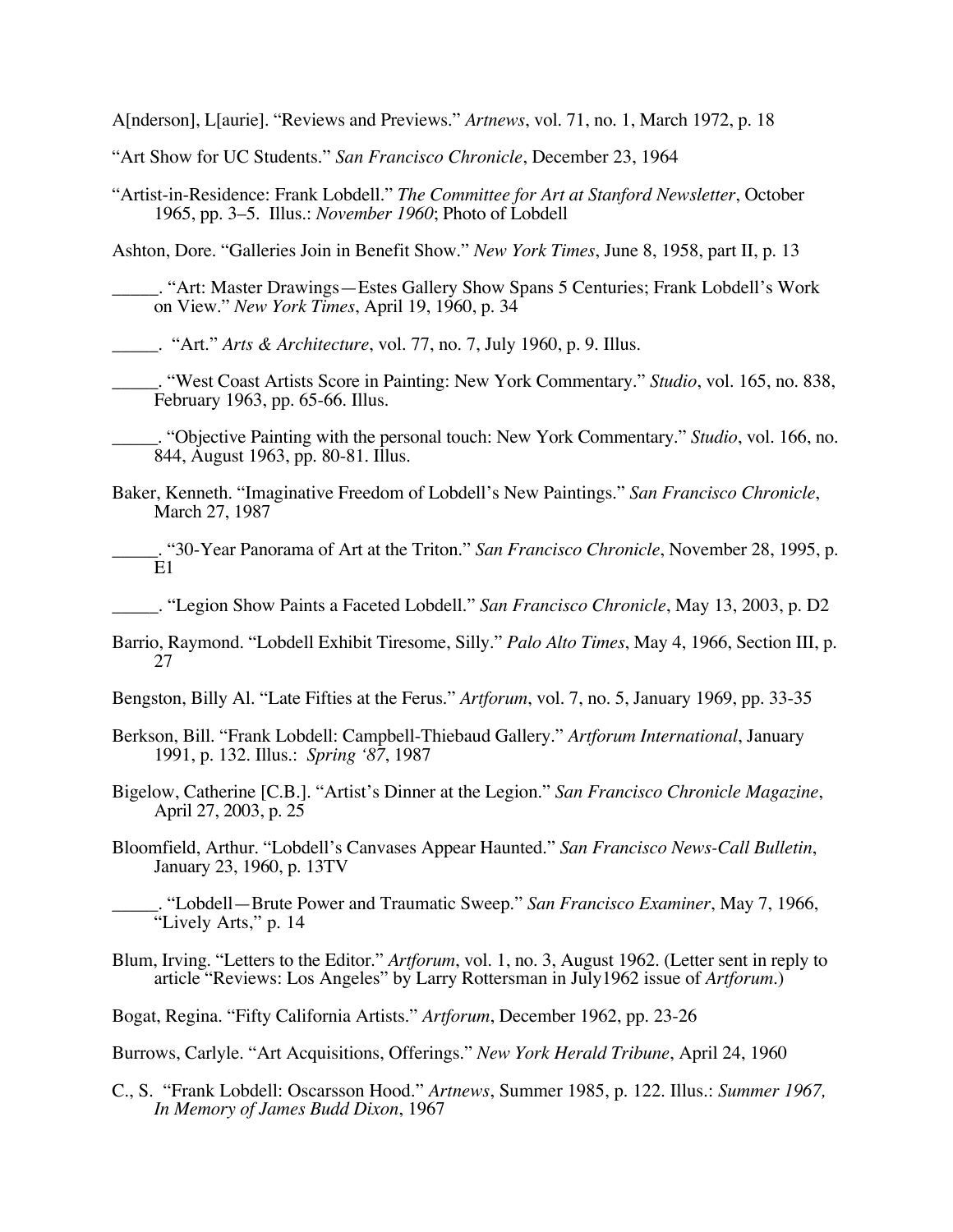- C[ampbell], L[awrence]. "Frank Lobdell." *Artnews*, vol. 62, no. 4, Summer 1963, p. 14. Illus.: *Black Edge 4*
- Carr, Jack. "Beyond Abstract: Art Museum Provides Rare Study of Lobdell's Work." *Pasadena Star News*, March 20, 1960. Illus.
- Case, William D. "In the Galleries: New York Art Review." *Arts*, February 1972, p. 61
- Chipp, Herschel. "This Summer in San Francisco." *Artnews*, vol. 57, no. 4, Summer 1958, p. 48
- Cohen, Ronny. "Frank Lobdell, Oscarsson Hood Gallery." *Artforum International*, April 1984, pp. 77-78. Illus.: *July 1983*
- "Come Up and See Their Etchings." *S.F. Sunday Examiner & Chronicle*, "California Living," October 20, 1968, pp. 14–15
- Conal, Robbie. "Drawings with AE Traditions." *Artweek*, February 17, 1979, p. 5

Coplans, John. "Notes from San Francisco." *Art International*, May 25, 1963, p. 73

\_\_\_\_\_. "Circle of Styles on the West Coast." *Art in America*, June 1964, pp. 24-40. Illus.: *15 April, 1962*

\_\_\_\_\_. "Art News from Los Angeles." *Artnews*, vol. 65, no. 4, Summer 1966, p. 57

Cutler, Carol. "An Attempt to Enliven Big, Boring Biennial Surveys of American Art." *Smithsonian*, March 1971, pp. 60–67. Illus.: *Dance V*, 1970

D[ennison], G[eorge]. "In the Galleries." *Arts*, vol. 34, no. 8, May 1960, p. 56. Illus.: *April 1959*

Donnell-Kotrozo, Carol. "Bay Area Synopsis." *Artweek*, vol. 11, no. 13, April 5, 1980

\_\_\_\_\_. "Bay Area Art." *Arts*, May 1980

Drath, Viola Herms. "The 32nd Corcoran Biennial: Art as Visual Event." *Art International*, vol. 15, no. 5, May 20, 1971, p. 40

Duncan, Michael. "Bay Area Bravura." *Art in America*, September 1996, pp. 45-47. Illus.: *September 3, 1948*

- F[actor], D[on]. "Frank Lobdell: Pasadena Art Museum." *Artforum*, vol. 4, no. 9, May 1966, pp. 13-14. Illus.:*Black Edge*, 1956
- "Forum Letters." *Palo Alto Times*, May 12, 1966
- "Four Painters at Stanford: Keith Boyle, Jim Johnson, Frank Lobdell, Nathan Oliveira." *The Stanford Magazine*, Spring/Summer 1976, pp. 64–68. Illus.: *Untitled, Fall 1971*

"Frank Lobdell." *Print Collector's Newsletter*, May/June 1982, p. 57

"Frank Lobdell." *Print Collector's Newsletter*, January/February 1984, p. 214

"Frank Lobdell & Michel Tournier." *Print Collector's Newsletter*, March/April 1993, p. 22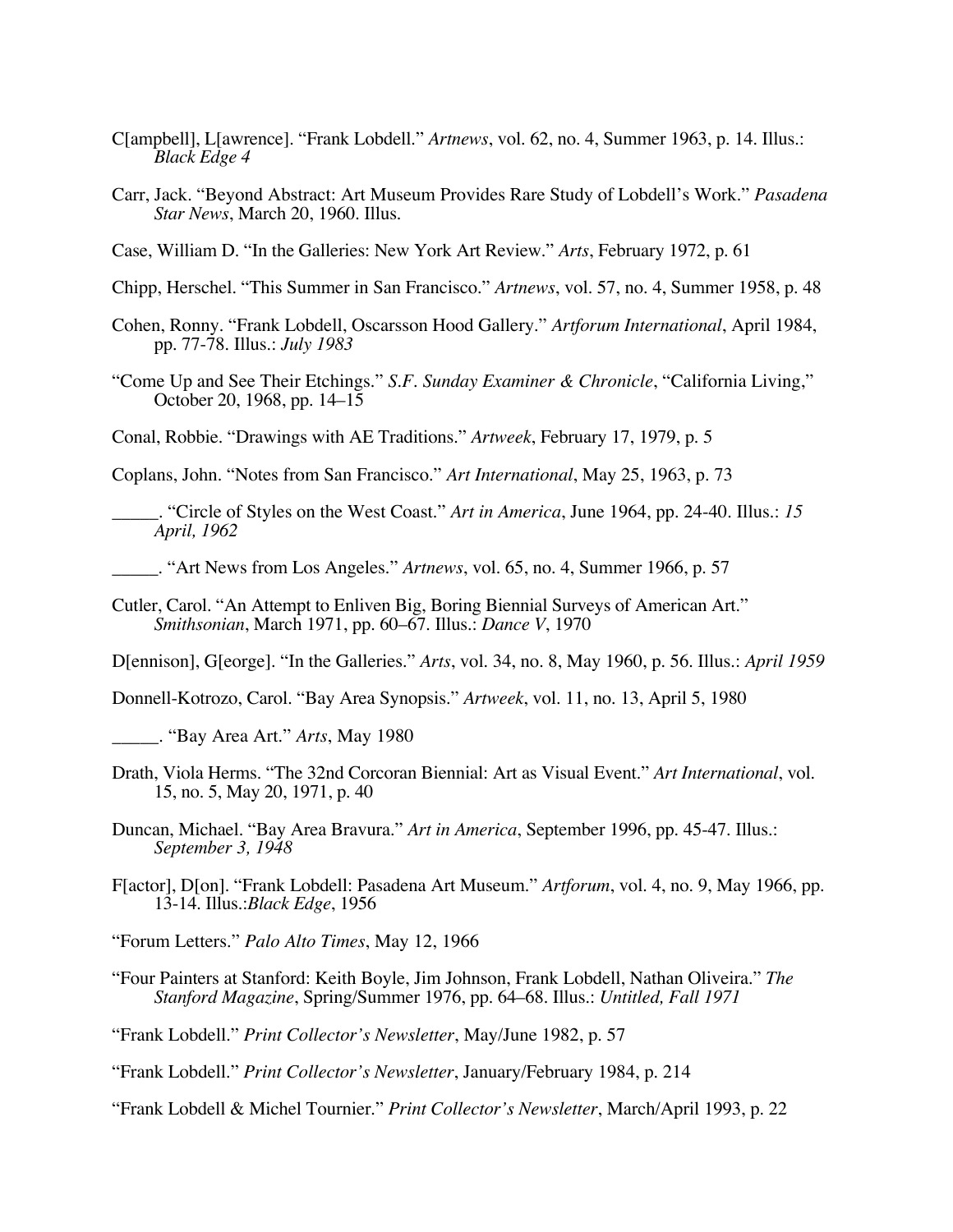- "Frank Lobdell: Four Drawings." *Artforum*, vol. 1, no. 12, June 1963, pp. 26-27. Illus.: *Ink Drawing*, 1958; *Ink Drawing*, 1961; *Ink Drawing*, 1961; *Untitled*, 1961; Photo of Lobdell
- "Frank Lobdell: Making and Meaning." *Portland Art Museum Magazine*, Winter 2004, p. 13. Illus.: *11.17.98 Pier 70*; *Pier 70, Spring I 2002*
- "Frank Lobdell, San Francisco Artist, Honored at Stanford." *Vallejo Times-Herald* (Vallejo, CA), May 15, 1966. Illus.: *October 1965*
- "Frank Lobdell: The Art of Making and Meaning." *Achenbach Graphic Arts Council Newsletter* (Fine Arts Museums of San Francisco), vol. 10, no. 2, Spring 2003, pp. 1-3. Ill.: *Untitled* (Reclining Model), 1965
- Frankenstein, Alfred. "The Legion's Huge and Diverse Invitational." *San Francisco Chronicle*, January 7, 1962, "This World," pp. 21–22
- \_\_\_\_\_. "Big Group Shows Emphasize the Experienced." *San Francisco Chronicle*, March 24, 1963, pp. 23-24

\_\_\_\_\_. "The Depth and Radiance of Lobdell." *San Francisco Chronicle*, May 8, 1966, "This World," pp. 25-26. Illus.: *Summer 1965*

\_\_\_\_\_. "Two Bay Area Masters." *San Francisco Chronicle*, May 20, 1971, p. 44

- Fried, Alexander. "Forceful View of Life in Baskin Prints." *San Francisco Examiner*, October 13, 1963
- Fulton, Jack. "Flirting with Abstraction." *Marin Independent Journal*, July 20, 1996, p. E1. Illus.: *April 1957; Ascent; Black Edge III*
- Gibson, Ann, ed. "Frank Lobdell." *Issue 4*, Fall 1985, pp. 30-32. Illus.: *Summer 1967 (In Memory of James Budd Dixon)*
- Gilbert-Rolfe, Jeremy. "Reviews." *Artforum International*, vol. 13, no. 5, January 1975, p. 73. Illus.: *Summer, 1973*
- Glueck, Grace. "The Artists' Artists." *Artnews*, November 1982, pp. 90-100. Illus.: *Fall, 1980*

\_\_\_\_\_. "Frank Lobdell." *New York Times*, December 23, 1983

\_\_\_\_\_. "Frank Lobdell." *New York Times*, November 29, 2002, p. B34

- Grothaus, Molly. "Lobdell Prints at Marylhurst." *Oregon Journal* (Portland, OR), October 20, 1966
- Guilbert, Gladys E. "Three-Part Show Opens Friday." *Spokesman-Review* (Spokane, WA), February 7, 1971

"Jurors for S.F. Art Exhibition." *San Francisco Chronicle*, October 11, 1962

Kelso, David. "Frank Lobdell: Proofing for Prints." *Print Collector's Newsletter*, vol. 19, no. 5, November–December 1988, pp. 173-176. Illus.: *10.30.86*; *10.30.86*; *1.12.87*; *1.12.87, State 1*; *5.23.87*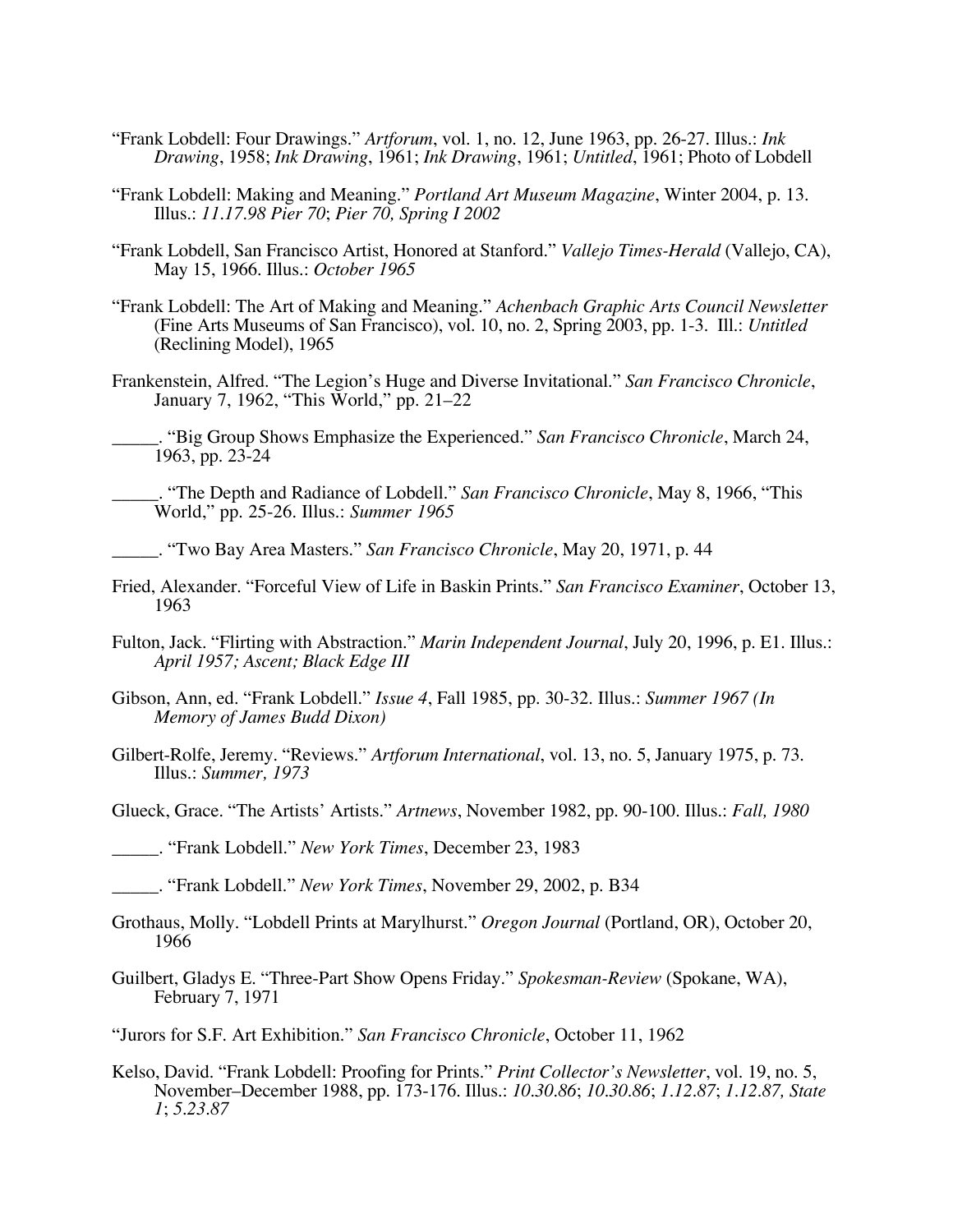\_\_\_\_\_. "Consuming Art." *Zyzzyva*, vol. 15, no. 2, Summer 1999, pp. 103-104

Kramer, Hilton. "Wiley of the West: 'Dude Ranch Dada.'" *New York Times*, May 16, 1971, part II, p. 19

- Leider, Philip. "California After the Figure." *Art in America*, vol. 51, no. 5, October 1963, pp. 73- 83. Illus.: Ink drawing, 1961
- Leider, Philip and John Coplans. "West Coast Art: Three Images." *Artforum*, vol. 1, no. 12, October 1963, p. 25
- Levy, Mark. "Frank Lobdell at John Berggruen." *Art in America*, September 1987, p. 185. Illus.: *Winter, 1985*
- Littlejohn, David. "The New York School's Cross-country Rival." *Wall Street Journal*, September 10, 1996
- "Lobdell Honored." *Nob Hill Gazette* (San Francisco), April 2003, p. 47
- "Lobdell Keeps Reinventing Himself." *Art Newsletter*, vol. 27, no. 19, May 14, 2002, p. 6
- Malone, Molly. "Emotive Color and Line" *Artweek*, vol. 13, no. 11, May 20, 1982, p. 4. Illus.: *Dance Series*, 1971
- Martin, Fred. "Painting and Sculpture in California: The Modern Era." *Art International*, October/November 1976, pp. 48-53. Illus.: *Black Edge II*, 1962
- McCombie, Mel. "Artists' Bay Area Reflections Now on Exhibit in Texas." *Austin American-Statesman*, April 5, 1985, p. J11. Illus.: Untitled work on paper
- Mellow, James R. "Bolotowsky: An Old Style Gets New Life." *New York Times*, March 12, 1972, part II, p. 23
- Menzies, Neal. "Painterly Summation." *Artweek*, November 14, 1981, p. 3
- Miedzinski, Charles. "Frank Lobdell: Painting and Spiritual Quest." *Artweek*, vol. 14, no. 6, February 12, 1983. Illus.: *Summer 1982; Spring 1982; Summer 1980; Summer 1968*

Monte, James. "Reviews: San Francisco." *Artforum*, vol. 2, no. 1, July 1963, pp. 7-8. Illus.

"Reviews: Drawings by Elmer Bischoff, Richard Diebenkorn and Frank Lobdell." *Artforum*, January 1975, pp. 7-8. Illus.: *Standing Nude with Hand Mirror*

"Month in Review." *Arts*, October 1960, p. 54

Morley, Grace McCann. "The Pacific Coast Artists Brought Their Climate to Sao Paolo." *San Francisco Chronicle*, October 2, 1955

Moss, Stacey. "Frank Lobdell Explores the Monotype." *Artweek*, April 16, 1977, p. 3

"Night & Day." *SF Weekly*, March 5-11, 2003, p. 32

\_\_\_\_\_. "Art." *New York Times*, October 26, 1974, p. 25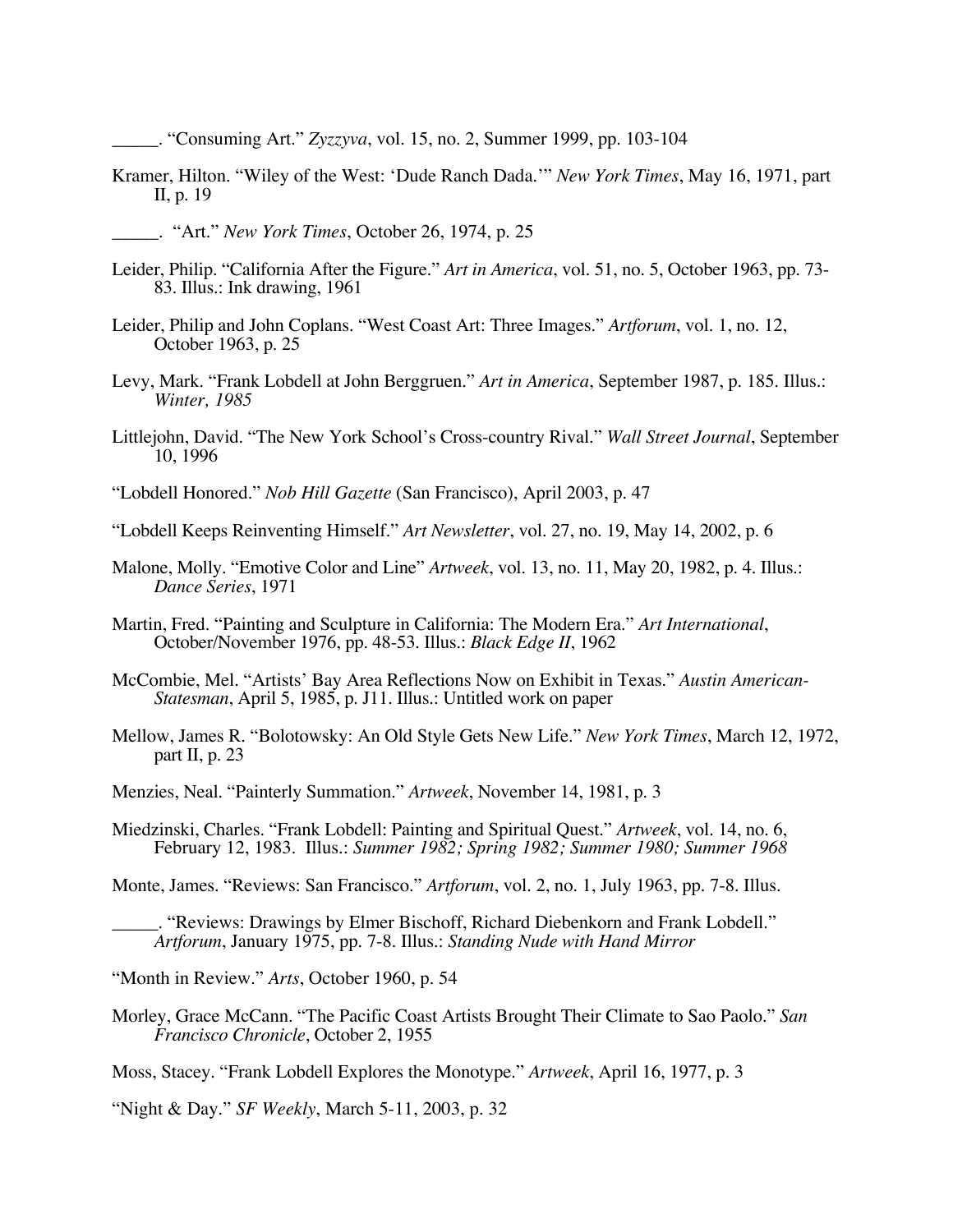- Nixon, Bruce. "Lobdell's Burden." *Artweek*, April 8, 1993, pp. 4-5. Illus.: *3 October 1962; April 1991*
- Nordland, Gerald. "Frank Lobdell: Process & Conclusion." *Newsletter of the Committee for Art at Stanford*, Winter 1969. Illus.: *1713, State II*, 1966; *Summer 1967 (In Memory of James Budd Dixon)*, 1967; *1708 A*, 1966

"One-Man Show at Stanford." *San Jose Mercury News*, May 1, 1966

Peillex, Georges. "Ausstellungen." *Werk* (Switzerland), vol. 52, no. 1, January 1965, p. 18

"People in the Arts." *Arts*, vol. 34, no. 6, March 1960, p. 10. Illus.: Photo of the artist

Plagens, Peter. "70 Years of California Modernism in 340 Works by 200 Artists." *Art in America*, May 1977, pp. 65-69. Illus.: *November 1953, No. 1*, 1953

\_\_\_\_\_. "The San Francisco School of Abstract Expressionism." *Artforum International*, November 1996, pp. 91 & 127. Illus.: *Black Edge III*, 1962

- "Professor Shows 32 Lithographs."*Valley News & Green Sheet* (Van Nuys, CA), November 10, 1966
- *Program Folio*, KPFA Radio (Berkeley, CA), vol. 17, no. 3, May 16–June 12, 1966. Cover illus.: *Air Series N*
- Rangarajan, Raj S. "Lobdell Keeps Reinventing Himself." *Artnewsletter* (vol. 27, no. 19, May 14, 2002, p. 6
- Ratcliff, Carter. "New York Letter." *Art International*, May 1972, p. 46
- R[ottersman], L[arry]. "Reviews: Los Angeles." *Artforum*, vol. 1, no. 2, July 1962, p. 7. (See Irving Blum reply in August 1962 issue)
- Row, D. K. "Currents of Abstraction." *The Oregonian* (Portland), May 21, 2004, "A&E" section, cover & pp. 11-13. Illus.: *Pier 70 Spring I 2002* (cover); *17 October 1947*; *11.17.1998 (Pier 70)*
	- \_\_\_\_\_. "Q&A: 'There's Always Something New'" (interview with Frank Lobdell). *The Oregonian* (Portland), May 21, 2004, "A&E" section, p. 12.
- Rufus, Anneli. "The Long-Distance Runner." *Artnews*, vol. 102, no. 6, June 2003, pp. 90–93. Illus.: Photo of the artist; *Pier 70 Spring III*, 2002; *Untitled, 8.27.83* (monotype); *Untitled*, 1965; *31 December 1948*; *6.26.92–11.6.92 Bleeker*
- S[andler], I[rving] H. "Reviews and previews: New Names this Month." *Artnews*, vol. 59, no. 3, May 1960, p. 19
- Sawyer, Kenneth B. "Review of New York Season." *The Sun* (Baltimore, MD), April 1960. Illus.
- Schneider, Greg. "Frank Lobdell at Hearst Art Gallery." *Artweek*, January 1999, pp. 17-18. Illus.: *4.10.95*

Seldis, Henry J. "Vitality of Bay Area Art Accented in Three Shows." *Los Angeles Times*, April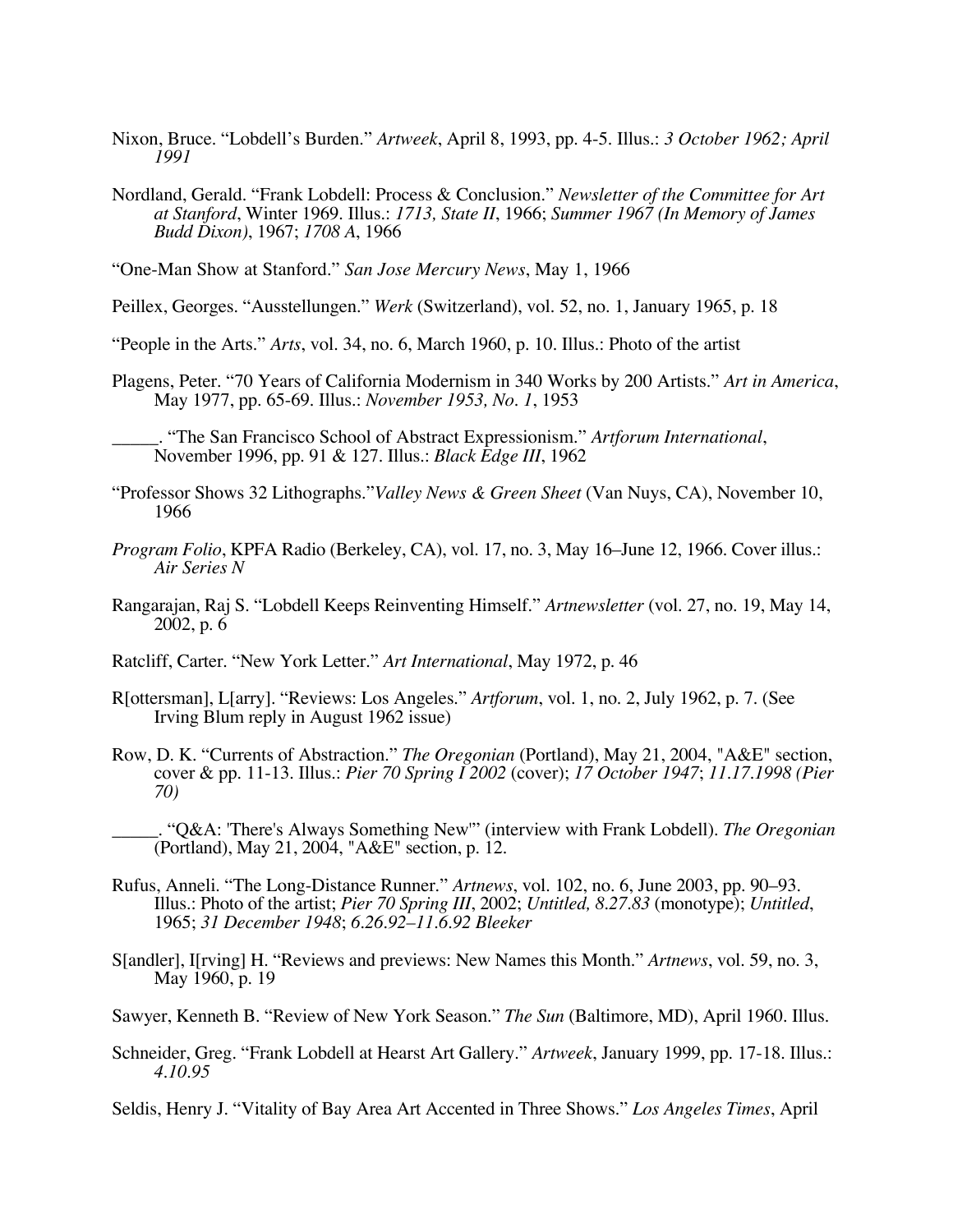20, 1962, Part IV, p. 4

- Seymour, Ann. "A Collector's Eye." *California Home & Design*, vol. 10, no. 1, January 2004, pp. 72–79. Illus.
- Shank, Will. "Painting for Peace: Frank Lobdell at the Ca. Legion of Honor." *Bay Area Reporter* (San Francisco), March 27, 2003

Shere, Charles. "Exhibit Requires Two Visits." *Oakland Tribune,* September 23, 1973

- \_\_\_\_\_. "Exhibitions Show Vitality of Abstract Expressionism." *Oakland Tribune*, March 19, 1982
	- \_\_\_\_\_. "Lobdell's Inspiring Lesson." *Oakland Tribune*, March 1983. Illus.: Photo of the artist; *Winter 1979*

Shirey, David L. "Bolotowsky Shows a Vertical Format." *New York Times*, March 4, 1972

"Stanford Museum Sets Month-long Exhibit of Work Spanning 18 Years of Frank Lobdell's Art Career." *Palo Alto Times*, April 30, 1966

Stiles, Knute. "San Francisco." *Artforum*, vol. 2, no. 10, April 1964, p. 13

\_\_\_\_\_. "On Art." *The Voice* (San Francisco), March 12, 1982, p. 16

- \_\_\_\_\_. "Frank Lobdell at the San Francisco Museum of Modern Art." *Art in America*, May 1983, p. 177
- Stone, Judy. "New Art Explained by Sausalitans." *San Rafael Daily Independent and Marin Journal*, January 22, 1949

\_\_\_\_\_. "The Unexpected Career of an Unusual Curator." *San Francisco Chronicle*, April 5, 1965

- "Student News." *San Francisco Art Association Bulletin*, vol. 13, no. 4, October 1947
- Tannenbaum, Judith. "Arts Reviews: Frank Lobdell." *Arts*, vol. 49, no. 5, January 1975, pp. 16-17. Illus.: *Summer, 1973*

Tanner, Marcia. "Representative Abstractions." *Artweek*, 1989

\_\_\_\_\_. "A Fragile Truce: Frank Lobdell at Smith Andersen Gallery." *Artweek*, January 1992. Ill.: *8.9.91-IV*, 1991

\_\_\_\_\_. "A Conversation with Frank Lobdell." *Artweek*, April 8, 1993, pp. 5, 31. Illus.: Photo of the artist; *Fall 1980*

Tapiè, Michel. "Les Arts: Lobdell." *France-Amèrique* (New York), April 1960. Illus.

Tarshis, Jerome. "Frank Lobdell at the Legion of Honor and Hackett Freedman." *Art in America*, no. 11, November 2003, p. 175. Illus.: *31 December 1948*

 "The Galleries: Sculpture and Representational Art." *San Francisco Chronicle*, February 14, 1960, "This World" section, p. 24